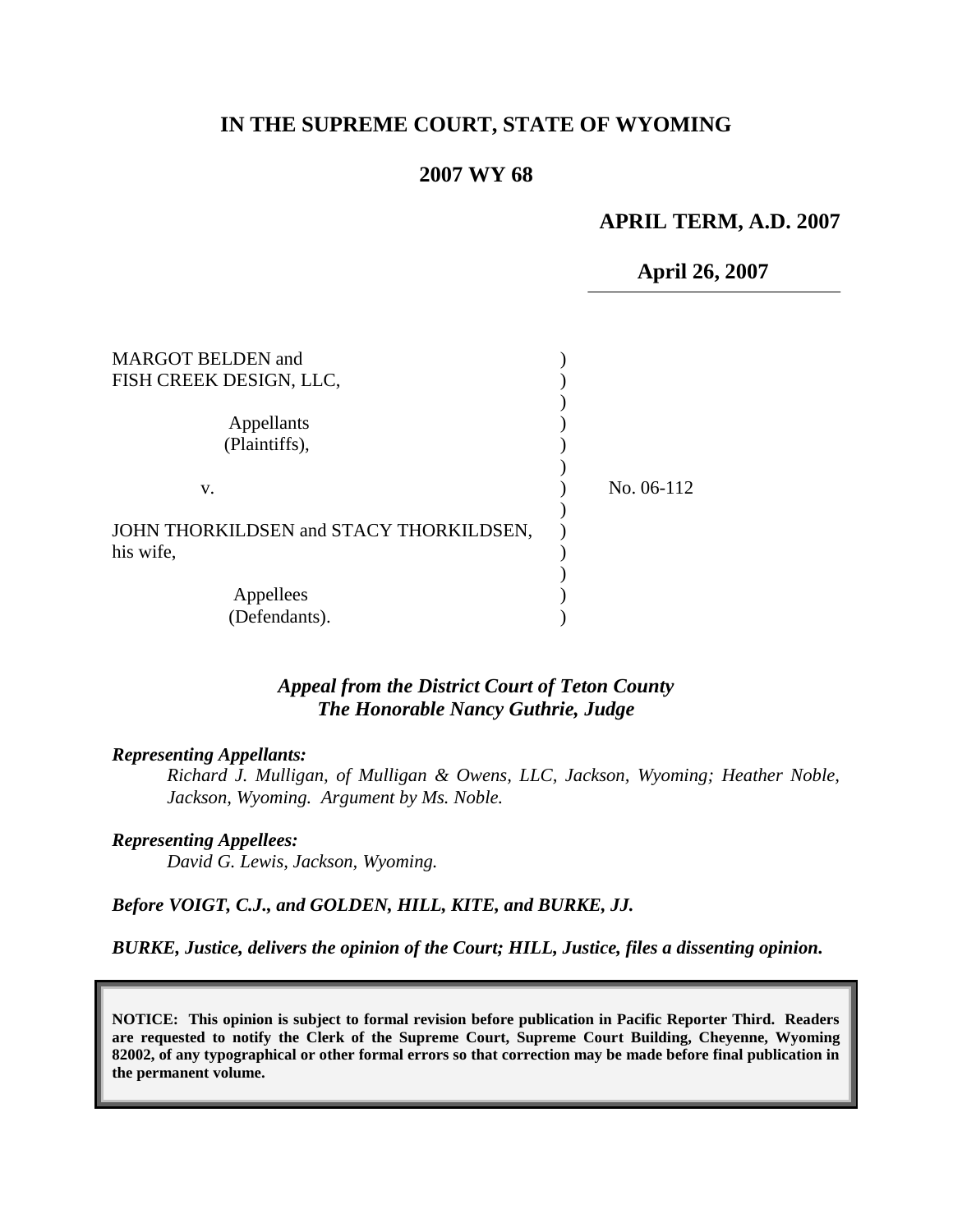# **BURKE, Justice.**

[¶1] Margot Belden and Fish Creek Design, LLC, appeal a judgment entered in favor of John Thorkildsen. They claim that the district court erred when it concluded that Mr. Thorkildsen was not liable to Ms. Belden, or the LLC, for debt incurred when he purchased his interest in the business. Because we find that the district court's decision was premised upon an improper application of the parol evidence rule, we reverse and remand.

### *ISSUE*

[¶2] Although several issues were raised by the parties, we find one issue dispositive:

Did the district court err by refusing to consider evidence of an agreement between Ms. Belden and Mr. Thorkildsen concerning the indebtedness incurred for the purchase of Mr. Thorkildsen's partnership interest?

# *FACTUAL BACKGROUND*

[¶3] Margot Belden and her son purchased an interior design business located in Wilson, Wyoming, in June 1999. They owned the business as common law partners with Ms. Belden owning a 70% interest and her son 30%. Mr. Thorkildsen was an employee of the business working as an interior designer for both the previous owner and subsequently for Ms. Belden and her son.

[¶4] In June 2000, Ms. Belden approached Mr. Thorkildsen, giving him the opportunity to purchase her son's interest in the business for \$180,000. Mr. Thorkildsen and his wife signed a buyout agreement, which mentioned financing for the \$180,000, stating:

> It is hereby agreed that John and Stacy Thorkildsen will purchase the 30% ownership of Fish Creek Interiors & Gifts currently owned by Sean O'Brien for \$180,000.00, cash. This is due and payable upon completion of the financing provided by Bank of Jackson Hole, but no later than July 1, 2000.

Ms. Belden and Mr. Thorkildsen subsequently signed a note with the bank pledging assets of the partnership, as well as some of Ms. Belden's property as collateral. The partnership paid every monthly payment to the bank for the remaining life of the partnership.

[¶5] Approximately one year later, in April 2001, Fish Creek Interiors and Gifts pooled assets with another design company, forming Fish Creek Design, LLC. The new LLC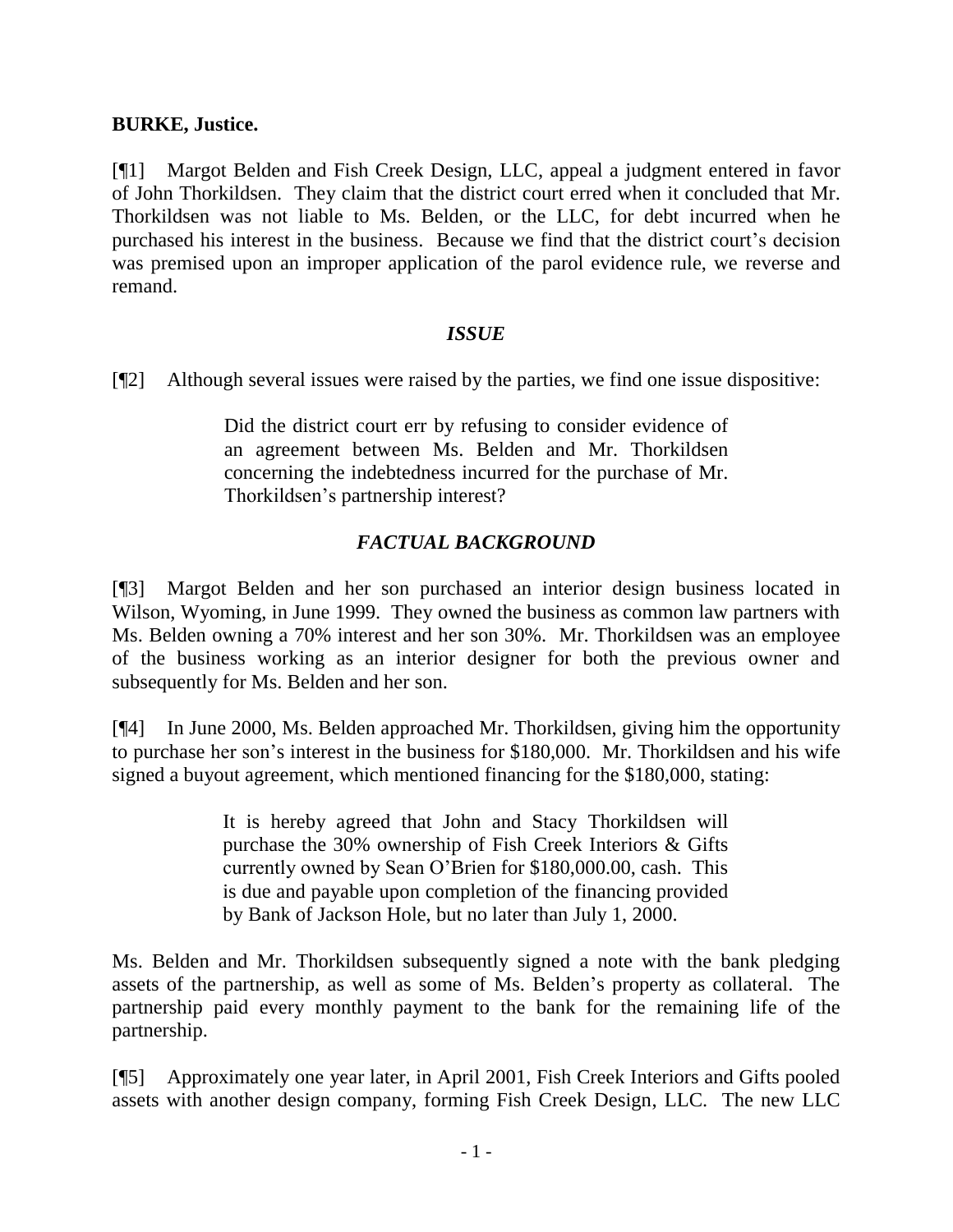had four members: Ms. Belden, Mr. Thorkildsen, Cheryl Wery and Jacque Jenkins. The promissory note with the bank was paid off and the debt was retired. The funds to pay the note came from a new note taken in the name of the LLC and was signed by all of the members of the LLC.

[¶6] In May 2002, Mr. Thorkildsen was fired. Thereafter, he formed a new design company and store operating in Jackson. The remaining three members of the LLC sold the retail portion of Fish Creek Design, LLC in the summer of 2002. Eventually, under pressure from the bank, Ms. Belden was forced to pay off the remaining balance of the loan in order to protect her assets that had been pledged as security for the loan.

[¶7] Ms. Belden initiated litigation against Mr. Thorkildsen and his wife claiming that she was entitled to recover amounts that were never paid by Mr. Thorkildsen to purchase his interest in the business and damages resulting from Mr. Thorkildsen's appropriation of clients from the business.<sup>1</sup> In response, the Thorkildsens argued that when the original promissory note was paid by the LLC, Mr. Thorkildsen was released from his obligation and was no longer personally liable because he signed the second note as a member of the LLC, and that Mrs. Thorkildsen should be dismissed because she was not involved other than signing the original purchase agreement. A bench trial was held and after Ms. Belden's case in chief, Mrs. Thorkildsen was dismissed as a party without objection from the plaintiff.

[¶8] At trial, Ms. Belden testified about the financing arrangements for Mr. Thorkildsen's purchase of her son's interest in the business. According to her testimony, Mr. Thorkildsen could not make the \$3,870.16 monthly payment towards the note. She agreed that the business would make those payments and Mr. Thorkildsen would repay the debt with any future bonuses and commissions he received. She also testified that this debt was carried on the company's financial records as an account receivable due from Mr. Thorkildsen and that the loan for the \$180,000 would not have been consummated by the Bank unless she personally guaranteed it.

[¶9] Mr. Thorkildsen also testified about the financing arrangements for his purchase of Ms. Belden's son's interest in the company. He testified that he agreed he would apply any future commissions and bonuses towards the note. He admitted that even though he may have received a commission in 2000, he has not repaid any portion of the loan. To

 $\overline{a}$ 

<sup>1</sup> The complaint alleges several counts: (1) Breach of Contract, based upon the non-compete clause of the LLC's operating agreement; (2) Intentional Interference with Prospective Economic Advantage, based upon interference with the economic relationship between the LLC and its clients; (3) Breach of Fiduciary Duty, based upon Mr. Thorkildsen's competition with the LLC while he was still a member; (4) Money owed on the Promissory Note and Buyout Agreement, claiming the Thorkildsens owe Ms. Belden \$92,000 and the LLC \$34,000; and (5) Attorneys' Fees and Costs, based upon breach of the LLC's operating agreement.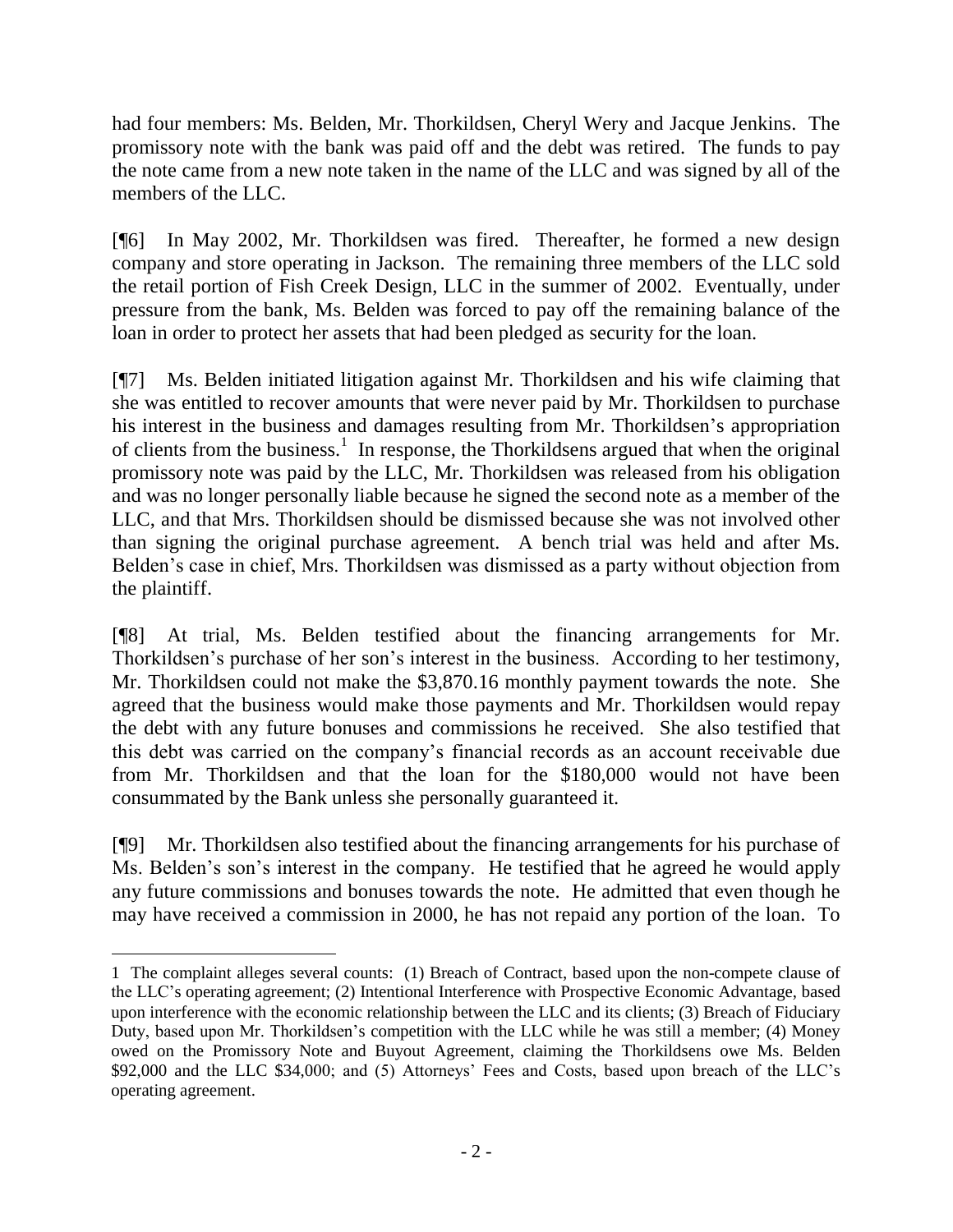explain his failure to make any payments, Mr. Thorkildsen claimed that Ms. Belden gifted the 30% interest in the partnership to him.

[¶10] The district court found that Mr. Thorkildsen was not personally liable for the original \$180,000 debt without resolving the dispute of whether the ownership interest was a gift. The court relied upon the parol evidence rule in rejecting Ms. Belden's contention that Mr. Thorkildsen orally agreed to repay the debt with commissions and bonuses. The court found in favor of Mr. Thorkildsen on all counts and awarded him attorney's fees. This appeal followed.

### *STANDARD OF REVIEW*

[¶11] Following a bench trial, this court reviews a district court's findings and conclusions using a clearly erroneous standard for the factual findings and a *de novo* standard for the conclusions of law. *Piroschak v. Whelan*, 2005 WY 26, ¶ 7, 106 P.3d 887, 890 (Wyo. 2005) (citing *[Hansuld v. Lariat Diesel Corp](http://web2.westlaw.com/find/default.wl?rs=WLW7.02&serialnum=2003938761&fn=_top&sv=Split&tc=-1&findtype=Y&tf=-1&db=4645&vr=2.0&rp=%2Ffind%2Fdefault.wl&mt=Wyoming)*., 2003 WY 165, ¶ 13, 81 [P.3d 215, 218](http://web2.westlaw.com/find/default.wl?rs=WLW7.02&serialnum=2003938761&fn=_top&sv=Split&tc=-1&findtype=Y&tf=-1&db=4645&vr=2.0&rp=%2Ffind%2Fdefault.wl&mt=Wyoming) (Wyo. 2003) and *Rennard v. Vollmar,* [977 P.2d 1277, 1279 \(Wyo.](http://web2.westlaw.com/find/default.wl?tf=-1&rs=WLW7.02&referencepositiontype=S&serialnum=1999101952&fn=_top&sv=Split&tc=-1&findtype=Y&referenceposition=1279&db=661&vr=2.0&rp=%2Ffind%2Fdefault.wl&mt=Wyoming) 1999)).

> The factual findings of a judge are not entitled to the limited review afforded a jury verdict. While the findings are presumptively correct, the appellate court may examine all of the properly admissible evidence in the record. Due regard is given to the opportunity of the trial judge to assess the credibility of the witnesses, and our review does not entail reweighing disputed evidence. Findings of fact will not be set aside unless they are clearly erroneous. A finding is clearly erroneous when, although there is evidence to support it, the reviewing court on the entire evidence is left with the definite and firm conviction that a mistake has been committed.

*Piroschak*, ¶ 7, 106 P.3d at 890. Findings may not be set aside because we would have reached a different result. *Harber v. Jensen*[, 2004 WY 104, ¶ 7, 97 P.3d 57, 60 \(Wyo.](http://web2.westlaw.com/find/default.wl?rs=WLW7.02&serialnum=2004223764&fn=_top&sv=Split&tc=-1&findtype=Y&tf=-1&db=4645&vr=2.0&rp=%2Ffind%2Fdefault.wl&mt=Wyoming) [2004\).](http://web2.westlaw.com/find/default.wl?rs=WLW7.02&serialnum=2004223764&fn=_top&sv=Split&tc=-1&findtype=Y&tf=-1&db=4645&vr=2.0&rp=%2Ffind%2Fdefault.wl&mt=Wyoming) Further,

> we assume that the evidence of the prevailing party below is true and give that party every reasonable inference that can fairly and reasonably be drawn from it. We do not substitute ourselves for the trial court as a finder of facts; instead, we defer to those findings unless they are unsupported by the record or erroneous as a matter of law.

*Id.* (quotation marks omitted).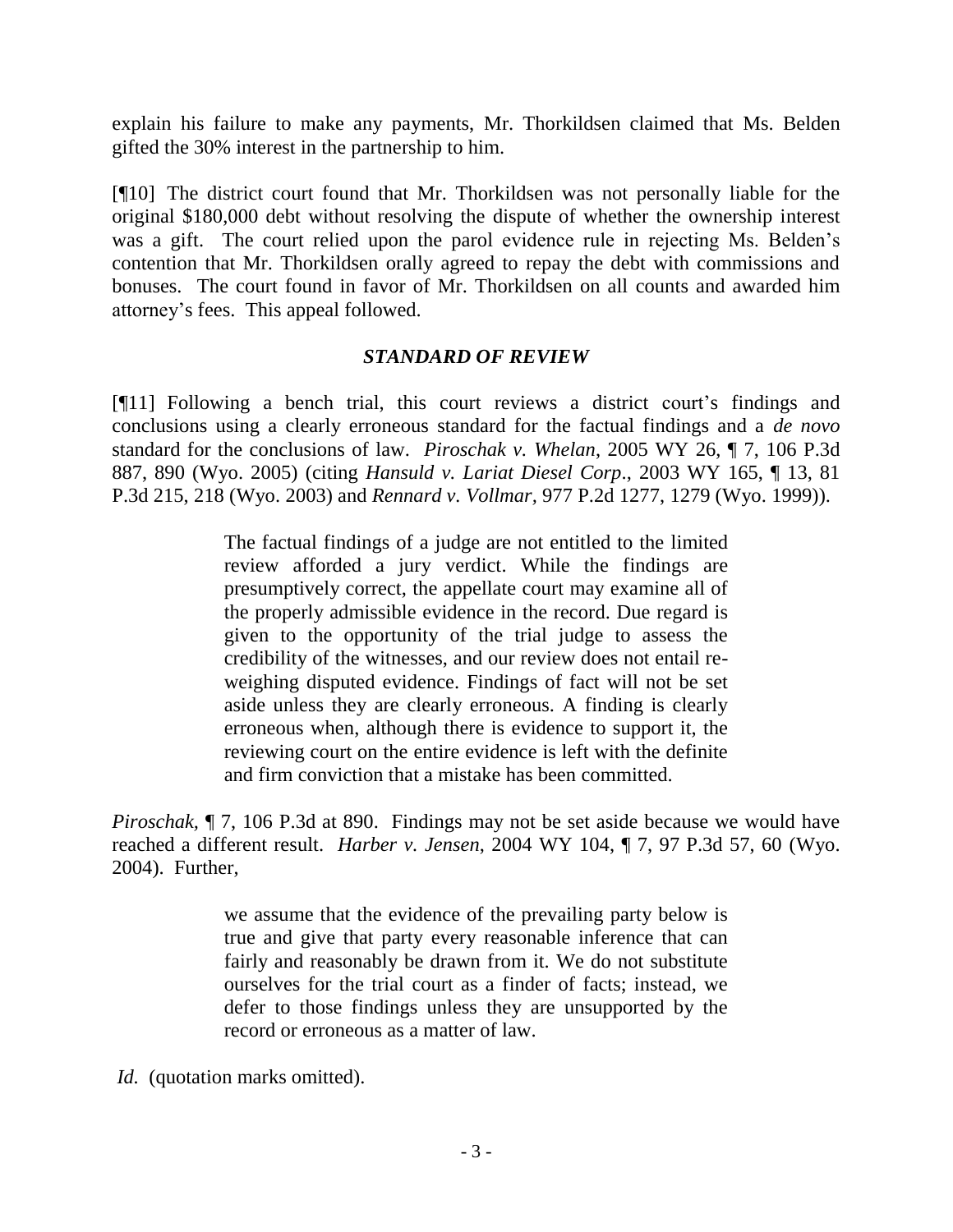# *DISCUSSION*

[¶12] After trial, the parties submitted proposed findings of fact and conclusions of law. In her proposed findings, Ms. Belden claimed that her signature and pledge of collateral for the \$180,000 note was only to facilitate the financing of the buyout agreement signed by the Thorkildsens. She asserted that Mr. Thorkildsen was to repay the loan from future bonuses, commissions, and profit sharing distributions paid to him, pointing to his testimony to that effect. She also requested that the district court find that neither she nor the partnership made a gift to Mr. Thorkildsen.

[¶13] Mr. Thorkildsen argued that he was not personally liable for any of the debt satisfied by Ms. Belden. He urged the district court to find that his liability on the \$180,000 note was extinguished when it was paid, via refinancing and assumption by the LLC. As to that subsequent debt, he relied upon his signature as a member of the LLC to disclaim personal liability for any of the underlying debt. Mr. Thorkildsen asked the district court to disregard any promise he may have made to repay the \$180,000 debt, relying upon the parol evidence rule. He proposed the following conclusion of law:

> The Court will not consider a contrived ambiguity in a written instrument such as the modification added to Exhibit C, that this was a "John Thorkildsen Loan," as grounds to considering parol evidence. Moreover, Plaintiff Margot Belden's testimony that she had a side-deal with John Thorkildsen, which contradicted the unambiguous terms of the notes, cannot be considered by the Court. …

The district court essentially adopted this conclusion of law proposed by Mr. Thorkildsen.

[¶14] In reliance upon the parol evidence rule, the district court disregarded Ms. Belden's testimony concerning a separate agreement for repayment of the debt and did not determine whether the partnership interest was a gift. Ms. Belden contends that the district court misapplied the parol evidence rule. She claims that there was no contradiction between the notes and the separate agreement she had with Mr. Thorkildsen. In essence, Ms. Belden claims that the first note was to pay for Mr. Thorkildsen's purchase of her son's partnership interest, the second note was to pay off the balance of the first note, and the separate agreement was to reimburse Ms. Belden and/or the business for repayment of the loans.

[¶15] Mr. Thorkildsen's position is that because the first note was discharged by the second note and because the second note was signed by the managers of the LLC in their managerial capacities, there could be no personal liability on the note to either the bank or the other managers or members of the LLC. Mr. Thorkildsen cites Wyo. Stat. Ann. §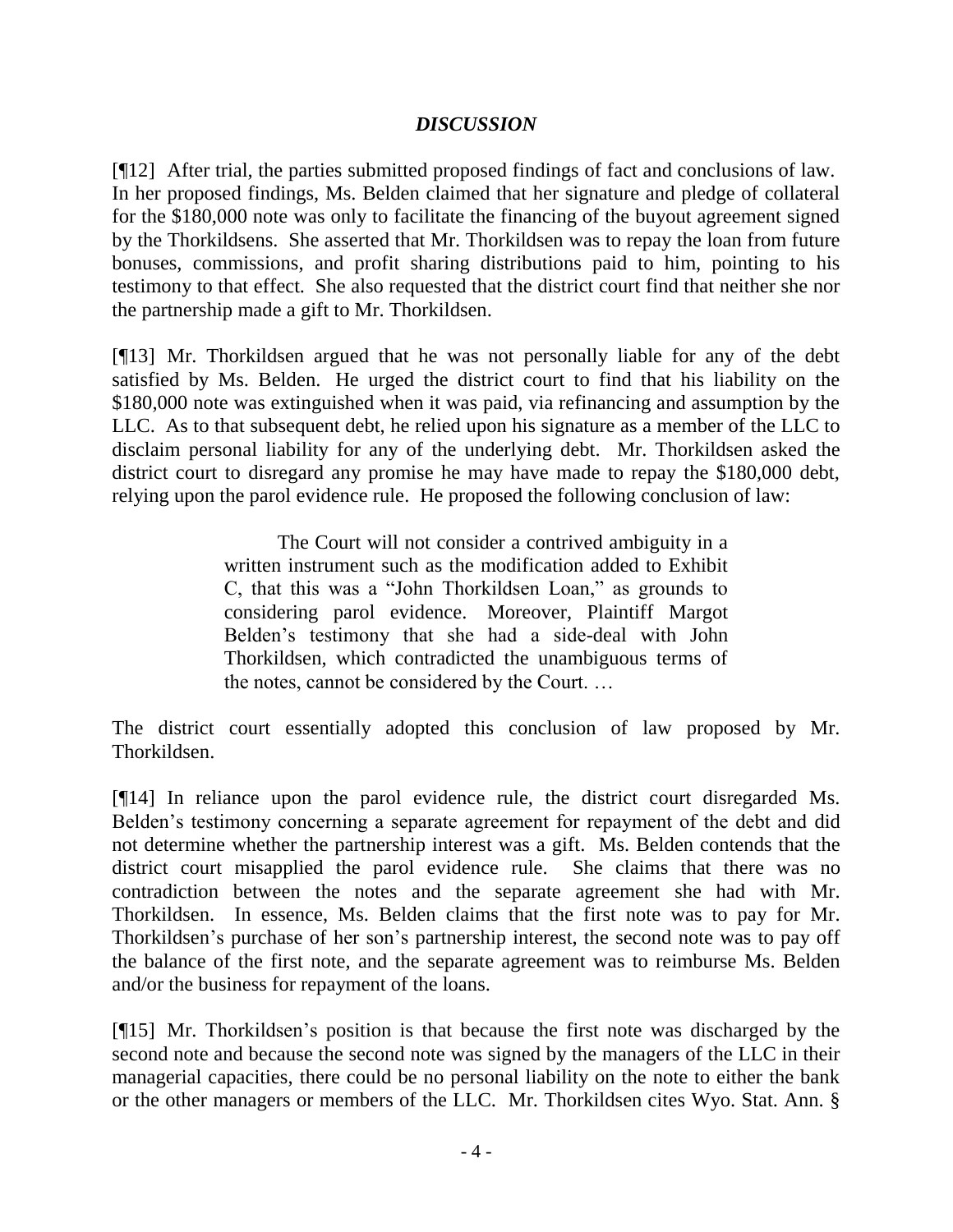34.1-3-402(b)(i) (LexisNexis 2005), which provides, "If the form of the signature shows unambiguously that the signature is made on behalf of the represented person who is identified in the instrument, the representative is not liable on the instrument." He also relies upon Wyo. Stat. Ann. § 17-15-113 (LexisNexis 2005), which states, "Neither the members of a limited liability company nor the managers of a limited liability company managed by a manager or managers are liable under a judgment, decree or order of a court, or in any other manner, for a debt, obligation or liability of the limited liability company." Mr. Thorkildsen argues that a "side deal" making him liable to Ms. Belden, or the LLC, would contradict the statutes and the terms of the note.

[¶16] The parol evidence rule generally states that the intent of the parties to a contract or instrument is to be determined solely from the language of the instrument and extrinsic evidence may be examined only when the language is ambiguous. *Burk v. Burzynski*, 672 P.2d 419, 423 (Wyo. 1983); *[Amoco Production Company v. Stauffer Chemical](http://web2.westlaw.com/find/default.wl?tf=-1&rs=WLW7.02&referencepositiontype=S&serialnum=1980115169&fn=_top&sv=Split&tc=-1&findtype=Y&referenceposition=465&db=661&vr=2.0&rp=%2Ffind%2Fdefault.wl&mt=Wyoming)  Company of Wyoming*[, 612 P.2d 463, 465 \(Wyo. 1980\).](http://web2.westlaw.com/find/default.wl?tf=-1&rs=WLW7.02&referencepositiontype=S&serialnum=1980115169&fn=_top&sv=Split&tc=-1&findtype=Y&referenceposition=465&db=661&vr=2.0&rp=%2Ffind%2Fdefault.wl&mt=Wyoming) However, we depart from the parol evidence rule if the evidence is used to establish a separate and distinct contract, a condition precedent, fraud, mistake, or repudiation. *Applied Genetics v. First Affiliated Securities*, 912 F.2d 1238, 1245 (10<sup>th</sup> Cir. 1990); *Western Nat'l Bank of Lovell v. Moncur,* [624 P.2d 765, 770-71 \(Wyo.](http://web2.westlaw.com/find/default.wl?tf=-1&rs=WLW7.02&referencepositiontype=S&serialnum=1981108825&fn=_top&sv=Split&tc=-1&findtype=Y&referenceposition=770&db=661&vr=2.0&rp=%2Ffind%2Fdefault.wl&mt=Wyoming) 1981). Evidence of an oral agreement is considered if the oral agreement does not vary the terms of the writing, or if it is "separate and distinct from, and independent of, the written instrument." *Applied Genetics*, 912 F.2d at 1246 (quoting *Moncur,* [624 P.2d at 771 and citing](http://web2.westlaw.com/find/default.wl?tf=-1&rs=WLW7.02&referencepositiontype=S&serialnum=1981108825&fn=_top&sv=Split&tc=-1&findtype=Y&referenceposition=771&db=661&vr=2.0&rp=%2Ffind%2Fdefault.wl&mt=Wyoming) *[Allen v. Allen](http://web2.westlaw.com/find/default.wl?tf=-1&rs=WLW7.02&referencepositiontype=S&serialnum=1981108825&fn=_top&sv=Split&tc=-1&findtype=Y&referenceposition=771&db=661&vr=2.0&rp=%2Ffind%2Fdefault.wl&mt=Wyoming)*, 550 P.2d 1137, 1141 (Wyo. 1976) and *Cordova v. Gosar*[, 719 P.2d 625, 640-42 \(Wyo.](http://web2.westlaw.com/find/default.wl?tf=-1&rs=WLW7.02&referencepositiontype=S&serialnum=1986126577&fn=_top&sv=Split&tc=-1&findtype=Y&referenceposition=640&db=661&vr=2.0&rp=%2Ffind%2Fdefault.wl&mt=Wyoming) [1986\)\).](http://web2.westlaw.com/find/default.wl?tf=-1&rs=WLW7.02&referencepositiontype=S&serialnum=1986126577&fn=_top&sv=Split&tc=-1&findtype=Y&referenceposition=640&db=661&vr=2.0&rp=%2Ffind%2Fdefault.wl&mt=Wyoming) In other words, the parol evidence rule "does not affect a purely collateral contract distinct from, and independent of, the written agreement, even though it relates to the same general subject matter and grows out of the same transaction, if it is not inconsistent with the writing." *Moncur*, 624 P.2d at 770-71.

[¶17] Ms. Belden argues that the separate agreement was independent of the two notes, only relating to the same subject matter in that it required reimbursement to the business and Ms. Belden for repayment of the notes. We agree. The evidence Ms. Belden presented of a separate agreement between herself and Mr. Thorkildsen did not vary the terms of the notes and was consistent with the notes. The clear intent of the \$180,000 note was to finance the buyout agreement signed by the Thorkildsens. On its face, the buyout agreement obligated Mr. Thorkildsen to pay \$180,000 for the partnership interest. It is not disputed that he received that interest in the partnership and that he never paid the \$180,000 debt. The dispute between the parties does not concern the terms of the notes with the bank, but rather, whether there was a separate, shared intent that Mr. Thorkildsen be ultimately responsible for the financed debt. This is the type of agreement that is contemplated by the separate agreement exception to the parol evidence rule. *See Moncur*[, 624 P.2d at 771-72.](http://web2.westlaw.com/find/default.wl?tf=-1&rs=WLW7.02&referencepositiontype=S&serialnum=1981108825&fn=_top&sv=Split&tc=-1&findtype=Y&referenceposition=771&db=661&vr=2.0&rp=%2Ffind%2Fdefault.wl&mt=Wyoming) Therefore, the district court erred in refusing to consider evidence regarding the separate agreement.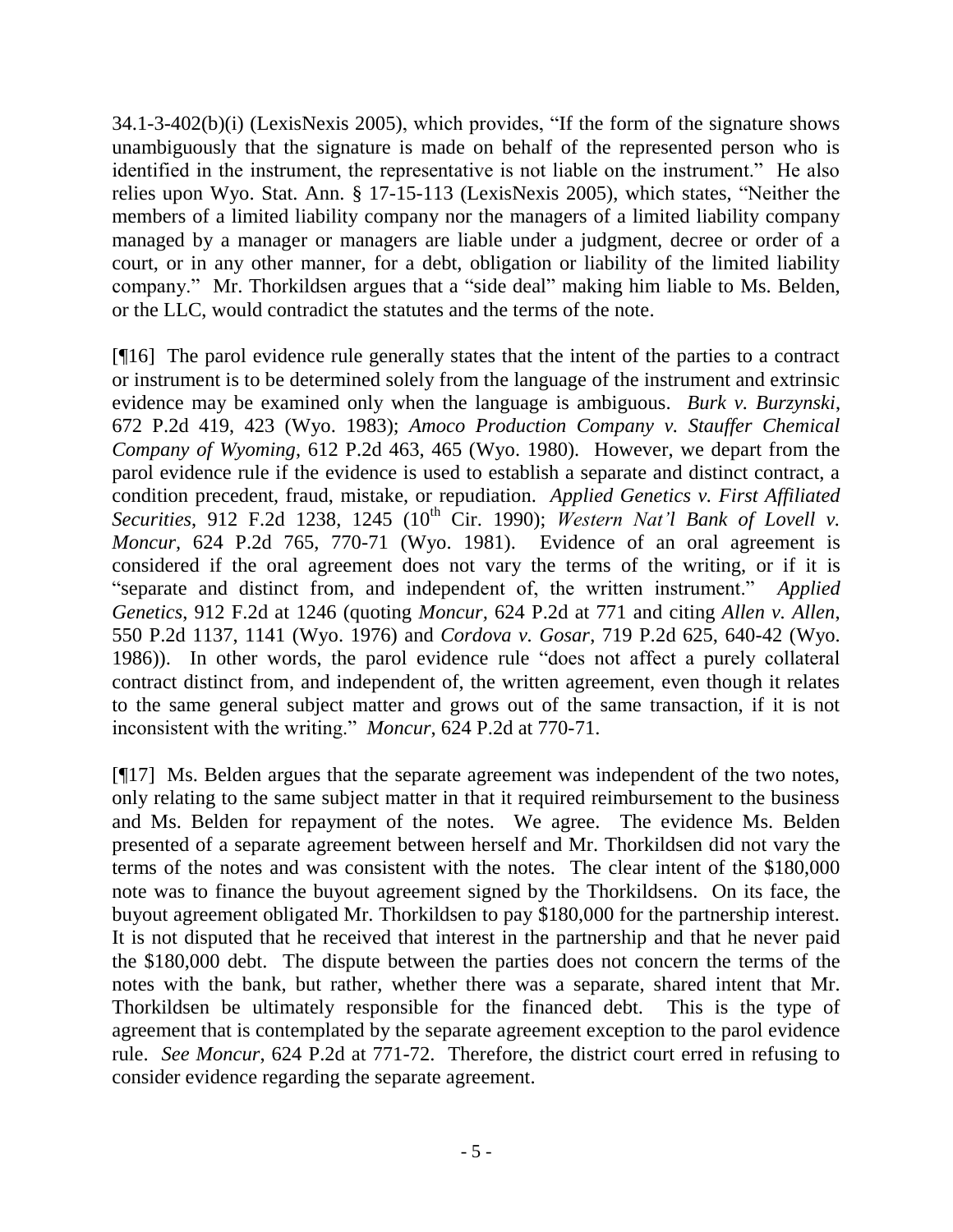[¶18] Additionally, we find it appropriate to comment upon an issue likely to arise upon remand. *Koontz v. South Superior*, 716 P.2d 358, 362 (Wyo. 1986). Mr. Thorkildsen asked the district court to find that Ms. Belden was not an accommodation party to the note. He recognized that if Ms. Belden held that status, she may have had recourse against Mr. Thorkildsen for satisfying the debt. An accommodation party who pays the debt on the instrument is entitled to reimbursement from the accommodated party. Wyo. Stat. Ann. § 34.1-3-419(e) (LexisNexis 2005). The question of whether a person is an accommodation maker is a question of fact. Wyo. Stat. Ann. § 34.1-3-419 cmt. 1, 3 (LexisNexis 2005).

[¶19] The district court did not make any findings regarding Ms. Belden's status as an accommodation maker. While the district court may have found it unnecessary to reach the issue, a corrected view of the parol evidence in this case may necessitate a different analysis. Courts examine a number of factors in determining a party's status as an accommodation maker. *See Narans v. Paulsen*, 803 P.2d 358, 361-62 (Wyo. 1990) (citing cases). When the status is not readily apparent from the face of the instrument, parol evidence is admissible to establish the intentions of those concerned. *Id.,* 803 P.2d at 361. Accordingly, the existence of an agreement between Ms. Belden and Mr. Thorkildsen may impact Ms. Belden's status as an accommodation party.

# *CONCLUSION*

[¶20] Evidence of the parties' agreement regarding repayment of the debt incurred for Mr. Thorkildsen's partnership interest should have been considered by the district court. This evidence fits squarely within exceptions to the parol evidence rule allowing examination of evidence of oral agreements that are collateral to, and independent of, the written contracts and which allow examination of the parties' intentions as to accommodation party status. Therefore, we conclude that the district court erred when it did not consider evidence of a separate agreement regarding repayment between Ms. Belden and Mr. Thorkildsen.

[¶21] We reverse and remand for further proceedings consistent with this opinion.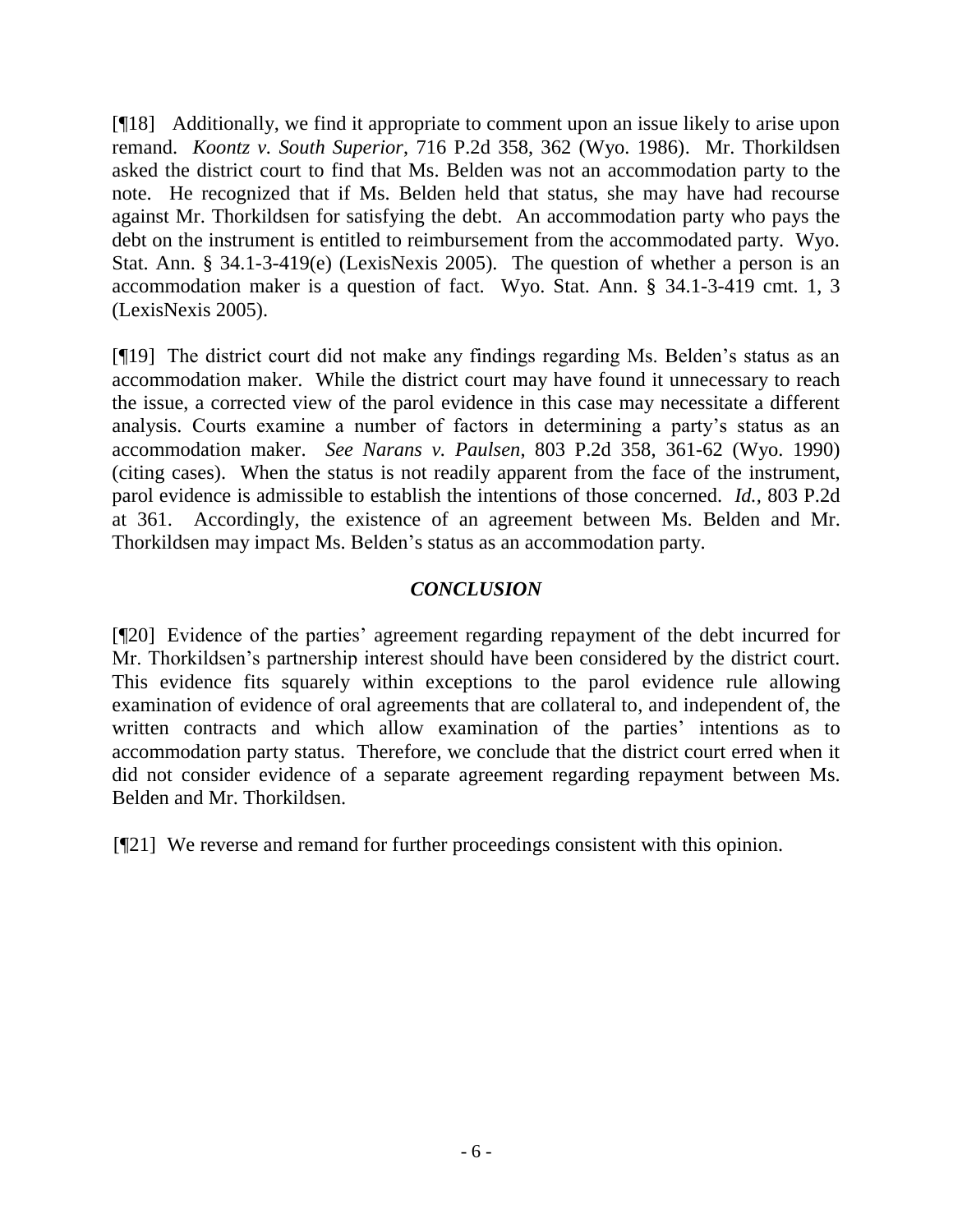### **HILL, Justice, dissenting.**

[¶22] I respectfully dissent because I do not agree that the resolution of this case should be decided on how, or if, the parol evidence rule should be applied to the circumstances of this case. Because these parties mutually adopted a mode of performing their contract that differed almost in its entirety from the terms of that contract, I would affirm the basic findings of the district court and its conclusions of law. My perception of the trial court's findings is that it found Margot Belden's testimony to be untruthful and John Thorkildsen's to be, perhaps, just somewhat more believable than that of Belden. Thus, the district court opted to rely principally on the documentary evidence and less on the "testimony." Where I have set out facts below, I do so because they appear to be undisputed facts that do not really go to the issues to be decided by the trial court or by this Court. The only reliable evidence presented at the "trial" in this case were the written documents that controlled the relations of the parties.

[¶23] As I perceive the record on appeal in this case, in late 1998 or early 1999, Margot Belden and her son Sean O'Brien, as "partners," bought a business known as Fish Creek Interiors and Gifts (at that time "they" paid \$500,000.00 for the business and \$2,000,000.00 for the building it was housed in). On June 5, 2000, John Thorkildsen, at Belden's urging, agreed to purchase Sean O'Brien's 30% interest in Fish Creek Interiors and Gifts. Thorkildsen had been an employee of that business for many years. He was paid a salary of \$70,000.00 a year by Belden. O'Brien's 30% interest was valued at \$180,000.00, because the basis in the "business" portion of their investment had increased from \$500,000.00 to \$600,000.00 in the year or so they had owned it. Thorkildsen had no money with which to purchase that interest, and so Belden took Thorkildsen to the Bank of Jackson Hole, where she and Thorkildsen borrowed \$180,000.00 (posting Belden's property as collateral), so that Thorkildsen could pay O'Brien for his interest. Payments of \$3,870.16 a month (\$46,441.92 annually) were made on that loan until, on June 8, 2001, it was paid off in its entirety. At that time the "partnership" disappeared, and Fish Creek Design LLC, a documented business organization, came into being. The money to pay off the earlier loan that bound both Belden and Thorkildsen was borrowed by the new LLC in the amount of \$151,781.37. The following individuals signed that contract: "Margot Belden, FIN MNGR; Cheryl Wery, D MNGR; John Thorkildsen, RET MNGR; and Jacqeline Jenkins, BUS MNGR." The payments on this loan were \$3,623.44 a month, and payments were made until, on February 28, 2003, the loan was paid off in full.

[¶24] Thorkildsen conceded that he had never personally made any of the payments. It appears that most of the payments were made by one or other of the Fish Creek entities and both Belden and Thorkildsen were members of those entities until Thorkildsen was fired on May 9, 2002. To the extent Thorkildsen ever owned any interest in either of the Fish Creek entities, he never received any payment for it. Belden and Thorkildsen each had a "story." However, giving any particular credence to the details of either of those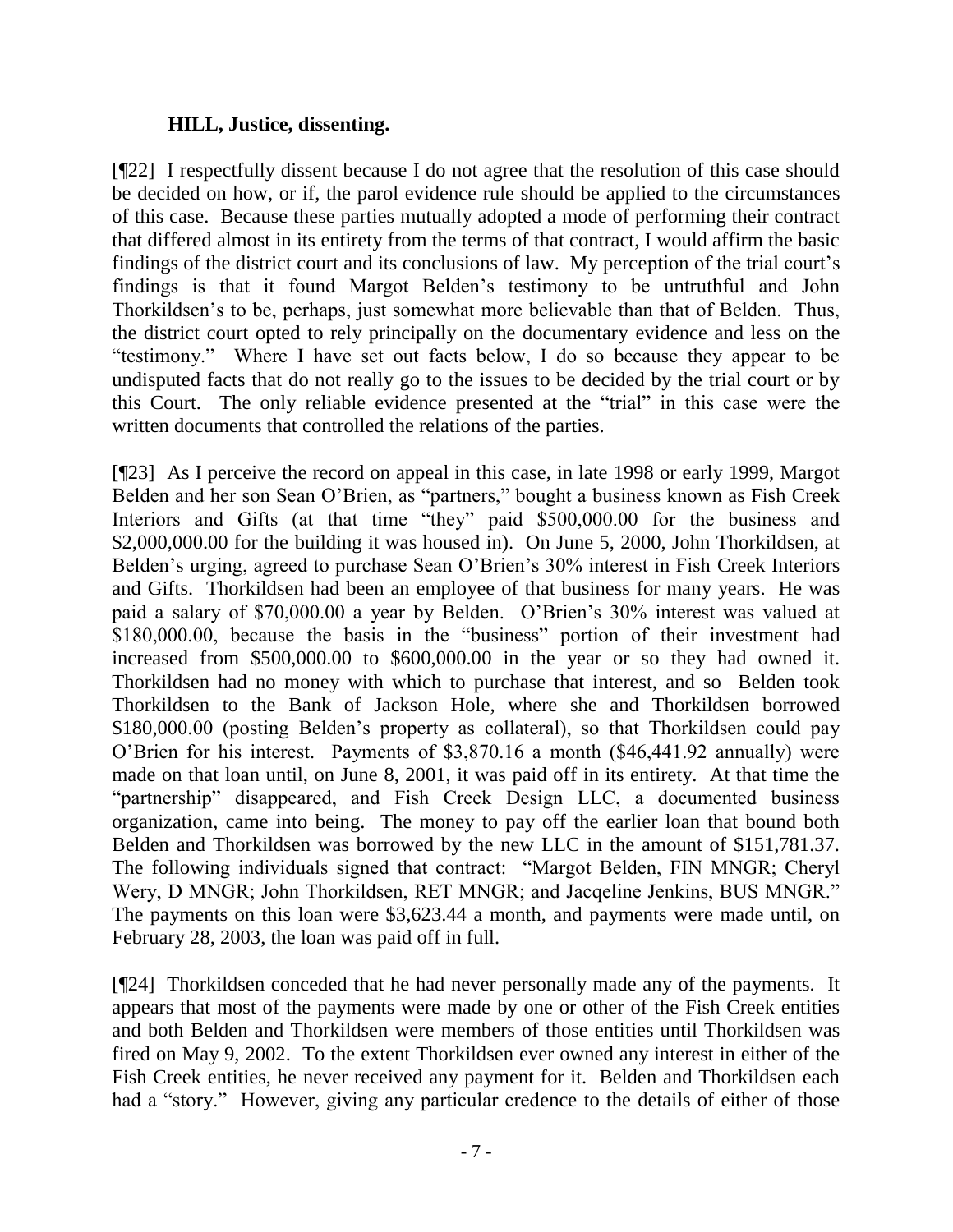stories would do a disservice to the law governing contracts and business relations in general.

[¶25] The parol evidence rule has been described thus:

It is at once perhaps the simplest substantive rule of contract law to state and to understand in its abstract foundational purpose, but undoubtedly the most difficult rule to apply to concrete fact situations. Generally stated, this rule prohibits the admission of extrinsic evidence of prior or contemporaneous oral agreements, or prior written agreements, to explain the meaning of a contract when the parties have reduced their agreement to an unambiguous integrated writing. The rule springs from several sources. It reflects and implements the legal preference, if not the talismanic legal primacy, historically given to writings. It effectuates a presumption that a subsequent written contract is of a higher nature than earlier statements, negotiations, or oral agreements by deeming those earlier expressions to be merged into or superseded by the written document. Finally, it seeks to achieve the related goals of insuring that the contracting parties, whether as a result of miscommunication, poor memory, fraud, or perjury, will not vary the terms of their written undertakings, thereby reducing the potential for litigation.

11 Williston on Contracts, *Parol Evidence Rule*, §33:1, at 540-50 (4<sup>th</sup> ed. 1999).

[¶26] Continuing, Williston states:

For purposes of the rule, "extrinsic evidence" includes any evidence that seeks to prove an agreement or understanding arising out of the parties' words or conduct spoken or engaged in prior to or contemporaneous with the execution of the final, fully integrated written agreement. Such evidence, according to the traditional approach of the vast majority of courts, may not be used to explain, vary, supplement, or contradict unambiguous language appearing in the contract.

11 Williston on Contracts, *supra,* §33:1, at 550-51.

[¶27] I am concerned that, in elevating these extremely crude contractual agreements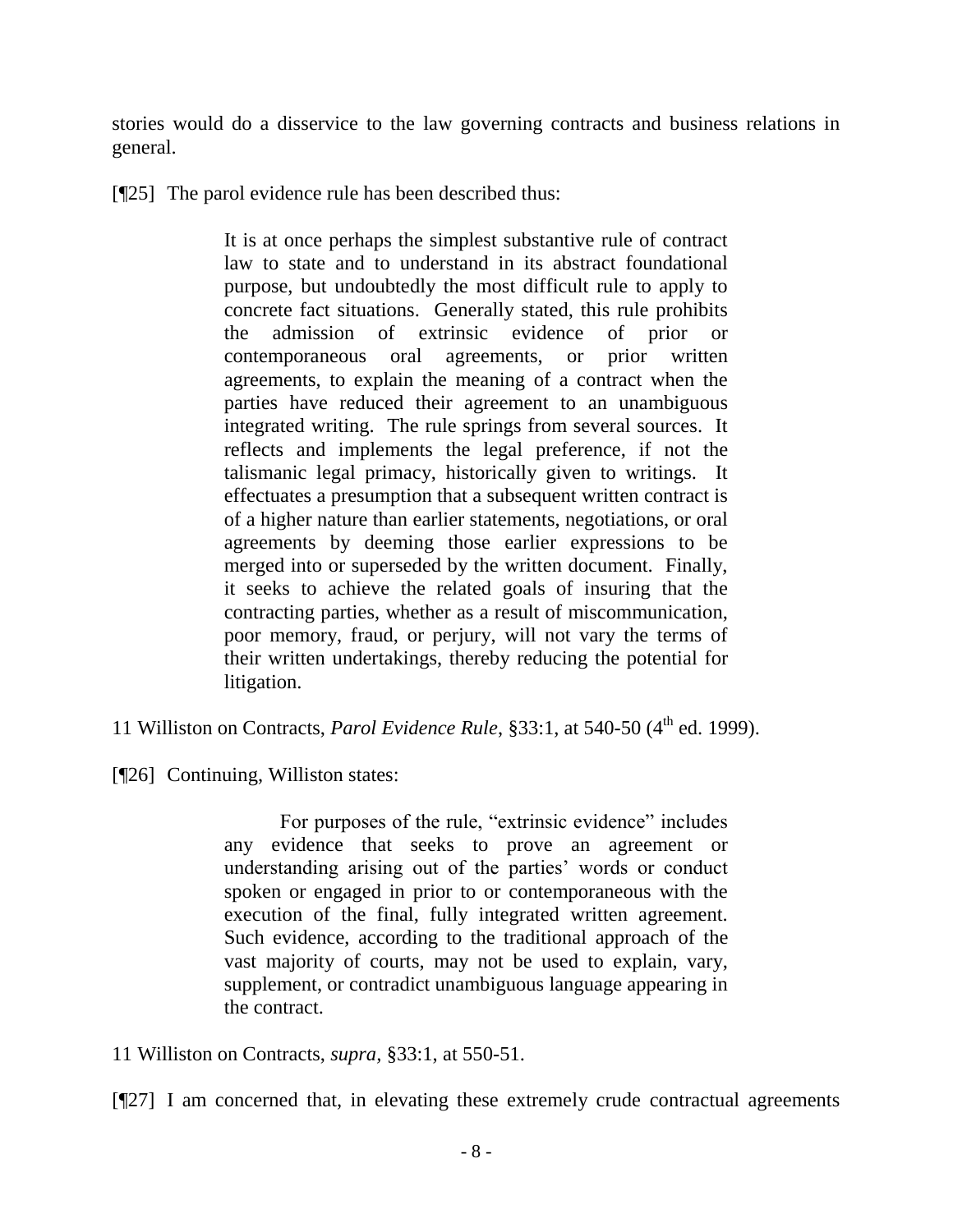that were virtually ignored by the parties for years and by infusing these very informal court proceedings with greater substance than they deserve, so as to make this a case that merits the application of the parol evidence rule, we run the risk so eloquently identified in the Williston treatise:

> The fact that the parol evidence rule may be stated simply belies a perplexing and confusing number of difficulties in its application. As has been seen, the facially simple rule states that, absent fraud, mistake or other invalidating cause, the parties' final written integration of their agreement may not be varied, contradicted or supplemented by evidence of prior or contemporaneous oral agreements, or prior written agreements. Beneath this facial simplicity, however, is, as one federal court has declared, a "morass": "To even the most courageous Pickwickian, the parol evidence rule must seem a treacherous bog in the field of contract law. Interspersed in this quagmire are quicksandlike state court decisions, which appear equitable in specific situations but remain perilous for legal precedent. Federal courts, attempting to clarify, have sometimes but confused and compounded muddled interpretation of the axiom."

11 Williston on Contracts, *supra*, §33:4, at 569-70.

[¶28] We have held that: "As a general rule, if the parties mutually adopt a mode of performing their contract differing from its strict terms or if they mutually relax the contract's terms by adopting a loose mode of executing them, neither party can go back upon the past and insist upon a breach because the contract was not fulfilled according to its letter." *Schuler v. Community First Nat. Bank*, 999 P.2d 1303, 1305 n.1 (Wyo. 2000) (citing *Quin Blair Enterprises, Inc. v. Julien Constr. Co.*, 597 P.2d 945, 951 n.6 (Wyo.1979)).

[¶29] Parties to a contract are free to ignore the terms of their contracts, but they must also understand that they may bear the consequences of such disregard when breach becomes a fact of life. If parties mutually adopt a mode of performing their contract differing from its strict terms or if they mutually relax its terms by adopting a loose mode of executing it, neither party can go back upon the past and insist upon a breach, because it was not fulfilled according to its letter. Here there was never any mutual agreement to vary any terms. There was unilateral disregard of terms. There were terms neither party ever seemed to be cognizant of or understand. However, there was never any mutual agreement to do anything different, and the parties must be held bound to their agreements. It is in just such instances as this that it becomes most important to read and strictly construe contracts. *Quin Blair Enterprises, Inc. v. Julien Constr. Co.*, 597 P.2d